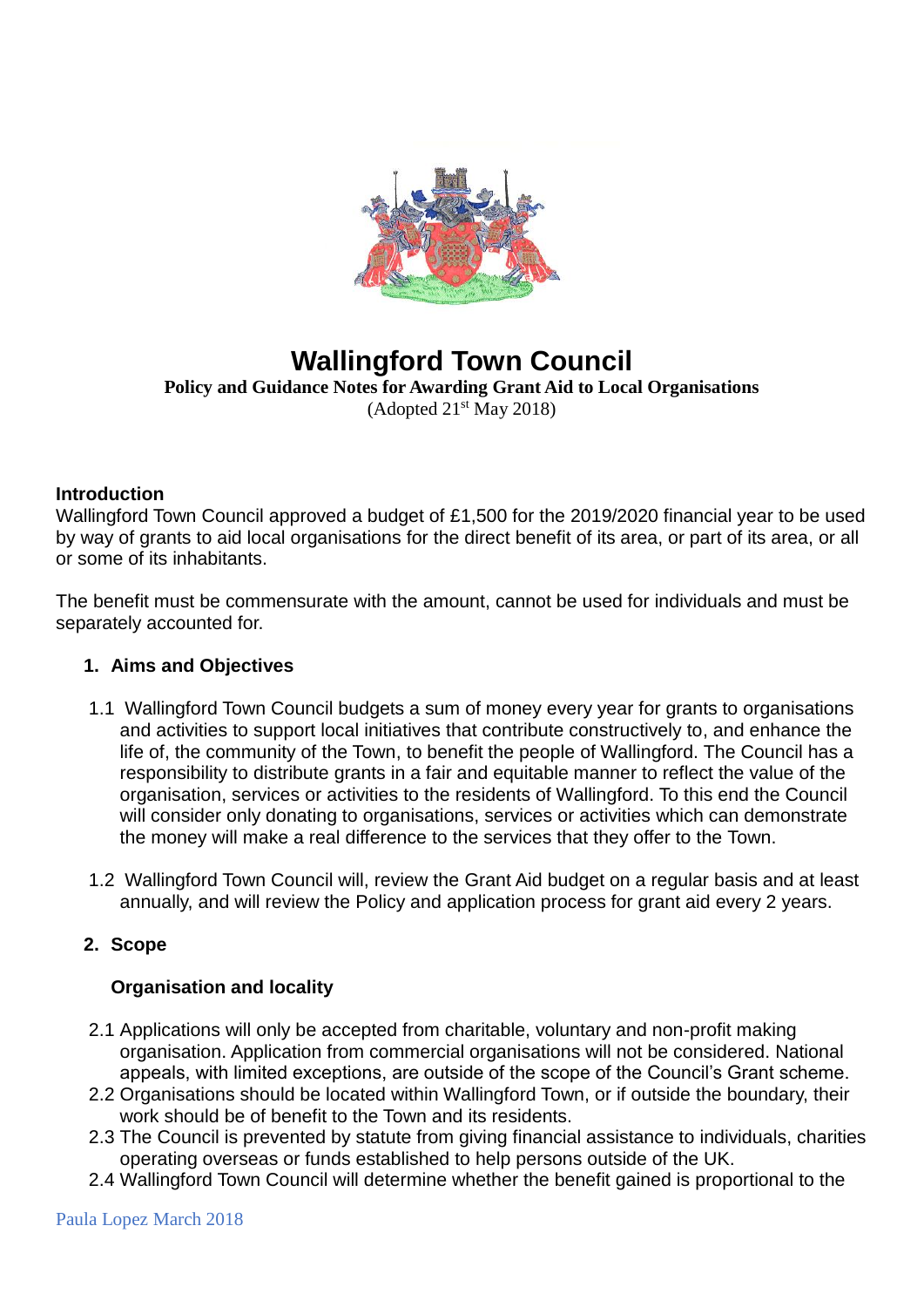expenditure and will not fund activities outside of its powers or activities which it considers to be the responsibility of a Statutory Authority.

# **Type of financial assistance**

2.5 The Council may award a grant towards specific projects or purchases of equipment, and will only consider revenue costs if it can be demonstrated by evidence that funding from the Council will have a positive effect on the Town and/or its residents.

#### **3. Application Process**

- 3.1 Grants requests of up to £500 will be considered by the Finance and Properties committee which meets quarterly. Grants over this amount and up to £1,500 will be considered by Full Council which meets bi-monthly. All grants will be authorised by resolution.
- 3.2 To ensure fair and proper consideration is given to all requests the Council requires the following to be submitted,
	- A completed application form describing in details what the Grant Aid will support and identifying how this will benefit the residents of Wallingford.
	- The most recent income and expenditure account or in the case of a new venture/initiative, a fully costed current plan with financial information.
	- Constitution or rules of the organisation if requested
	- Details of any additional funding secured or applied for as well as any fundraising carried out.
	- Any additional information the applicant considers will support their application.
- 3.3 The deadline for receipt of applications is TWO weeks before the date of meeting of the appropriate committee. Dates of meetings are available on the council's website, [www.wallingford.co.uk.](http://www.wallingford.co.uk/)
- 3.4 Additional information or clarification may be requested by the committee considering the application before authorisation, which may delay the authorisation of the application.
- 3.5 The applicant will be advised whether their application has been successful after the committee meeting during which the application was considered.

# **4. General Conditions**

- 4.1 Grants should be spent for the purpose and on the project/activity for which they were given and the Council will expect due recognition and advertisement of any Grand Aid awarded.
- 4.2 Grants will not normally be made for money already spent.
- 4.3 For grants over £1,500 an organisation is required to provide the Council with a written report within 6 months of receiving the grant stating how the funds were spent and how the residents of Wallingford are benefiting. The Council reserve the right to include this report in the Council's newsletter or however the Council wish to use it. The organisation may also be invited to give a presentation to the Committee or Council.
- 4.4 Only one grant application will usually be granted in a financial year and the history of previous applications may be considered in the decision-making process.
- 4.5 If contractors or services are used for any work that is the subject of a grant application, the Council may require sight of estimates.
- 4.6 Clawback If the organisation is unable to use the award for the stated purpose, the